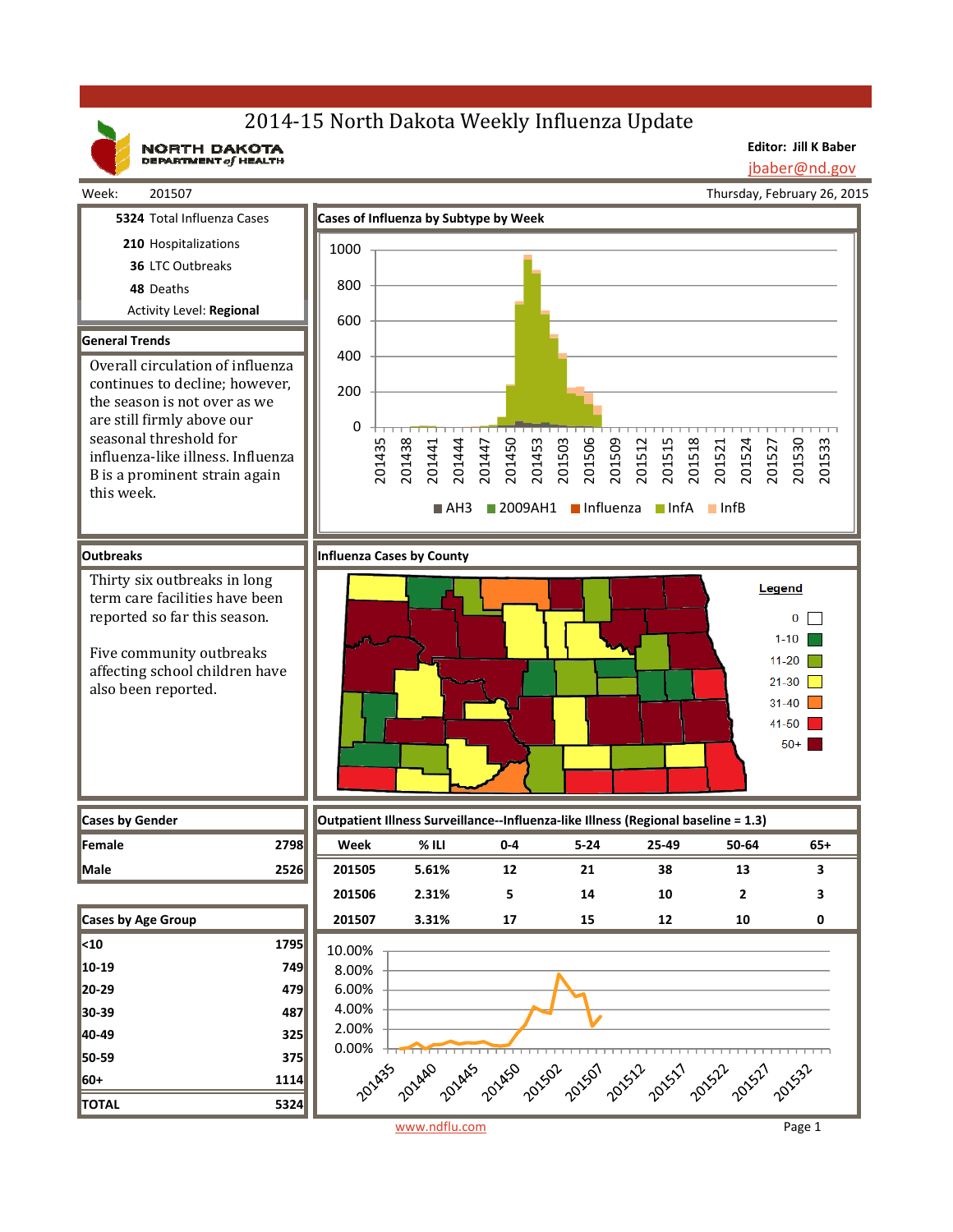## 2013‐14 North Dakota Weekly Influenza Update

**NORTH DAKOTA**<br>DEPARTMENT of HEALTH







Thursday, February 26, 2015 **North Dakota Syndromic Surveillance‐‐Influenza‐like Illness (ILI)**

The percent of visits for ILI this week in our syndromic surveillance system decreased to 0.49%. Syndromic surviellance data includes hospital and walk-in clinic data from facilities across North Dakota, as well as ND data we receive from the Department of Defense.

#### **Sentinal Laboratory Surviellance**

Percent positivity of influenza testing at sentinel laboratories decreased this week to 12.72%. 

\*These data do not represent all laboratory results for influenza.



Percent positivity for RSV decreased to 27.38% this week.

### **National Statistics:**

National influenza activity and surveillance information is available from the CDC FluView website at: http://www.cdc.gov/flu/weekly/, and is updated every Friday.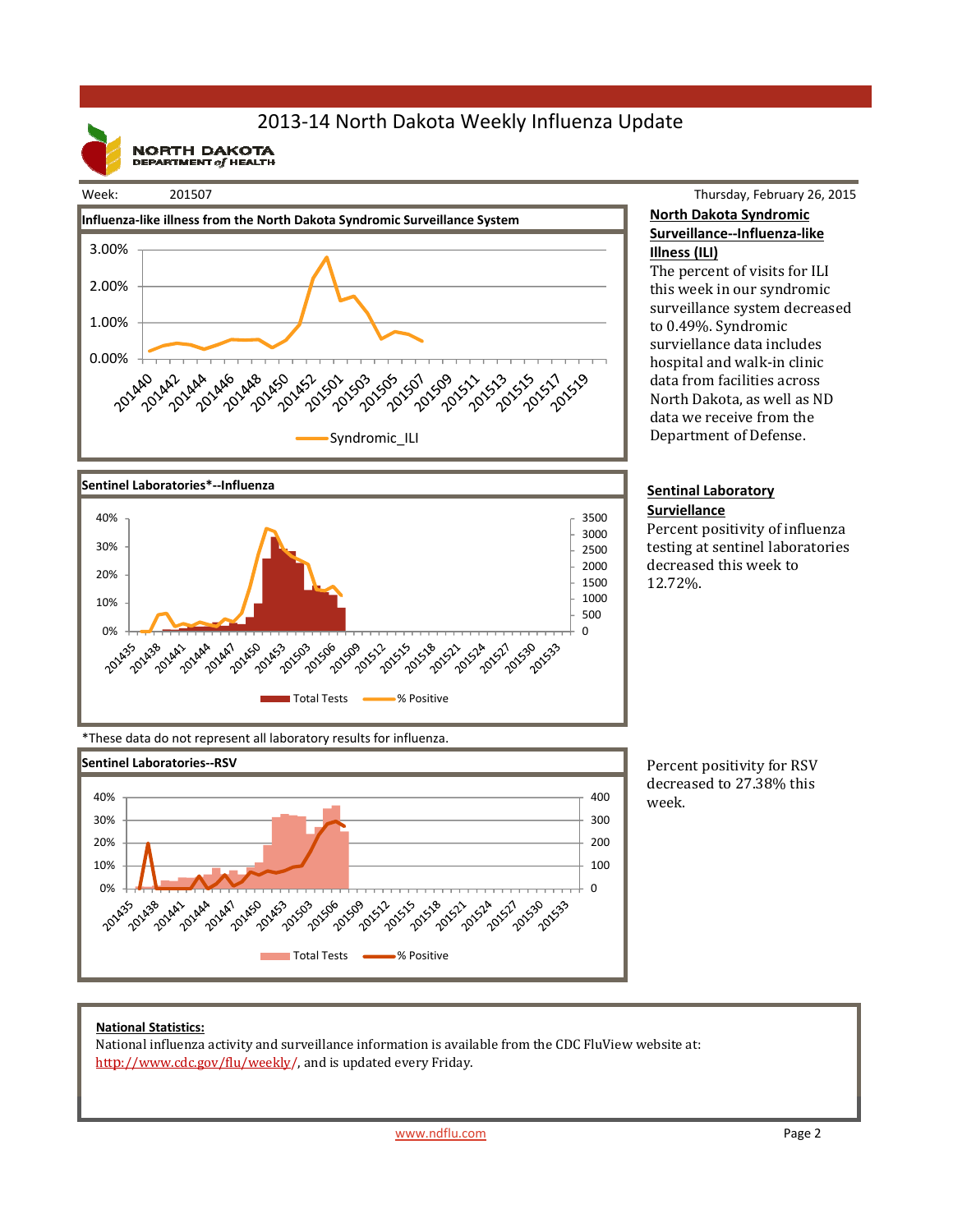## 2013‐14 North Dakota Weekly Influenza Update



**NORTH DAKOTA** DEPARTMENT  $of$  HEALTH